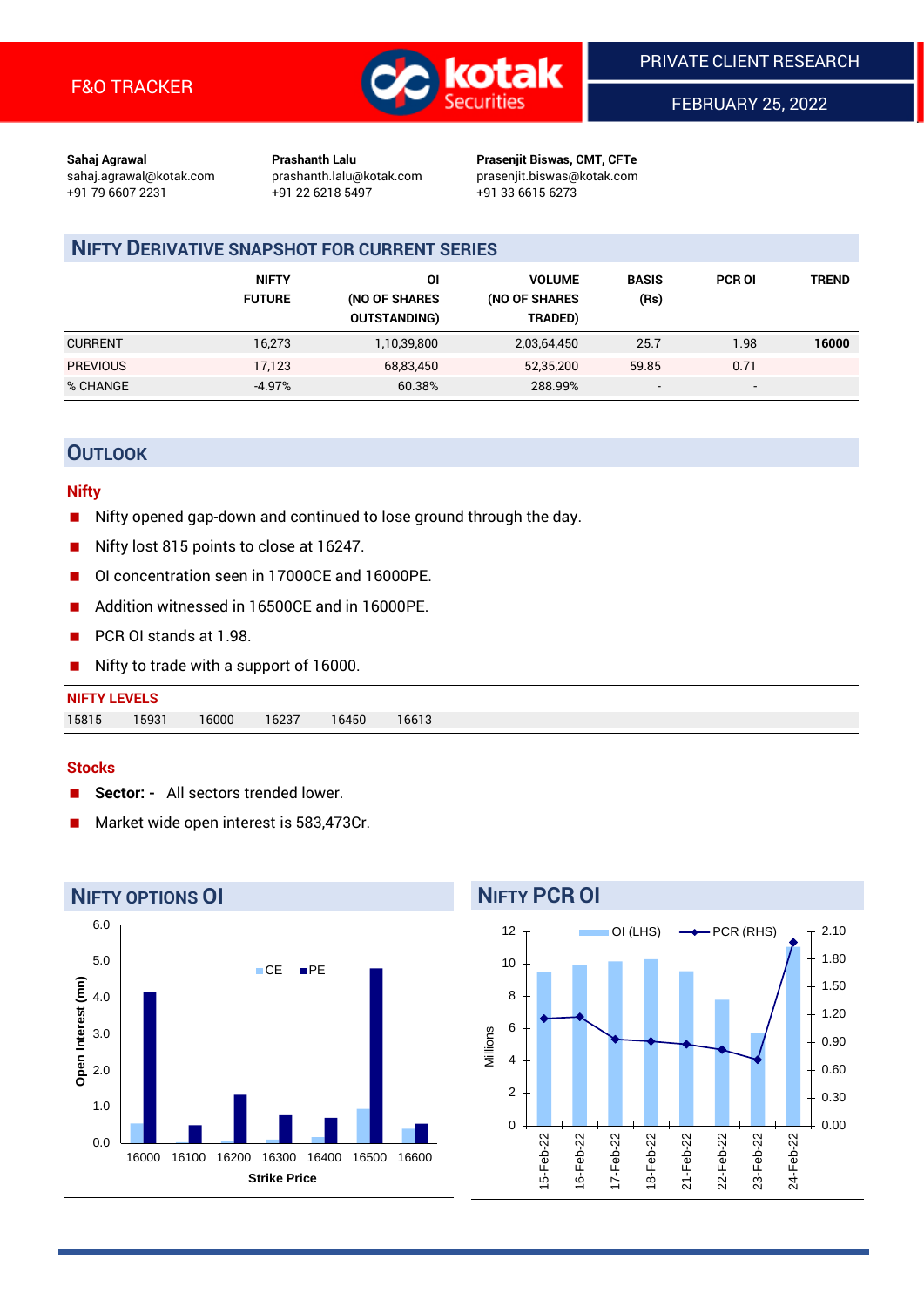# **FUTURE STATISTICS**

## **OI INCREASE**

| <b>SYMBOL</b>     | <b>OI</b> | ΟI           | <b>PRICE CHG</b> |
|-------------------|-----------|--------------|------------------|
|                   | (%)       | (SHARES)     | $(\%)$           |
| <b>ESCORTS</b>    | 342.1%    | 45,95,800    | $-3.4%$          |
| <b>INDUSTOWER</b> | 142.4%    | 2,08,46,000  | $-18.1%$         |
| <b>HINDALCO</b>   | 43.3%     | 3,44,06,450  | $-0.2%$          |
| <b>PERSISTENT</b> | 40.0%     | 3.82.200     | $-4.6%$          |
| <b>ITC</b>        | 38.7%     | 17,08,70,400 | $-3.4%$          |
| <b>GRANULES</b>   | 37.7%     | 1.14.45.200  | $-6.4%$          |
| <b>MCX</b>        | 35.8%     | 19.74.000    | $-8.8%$          |
| <b>AXISBANK</b>   | 34.1%     | 3,83,83,200  | $-6.0%$          |
| <b>EICHERMOT</b>  | 32.5%     | 27,97,900    | $-3.3%$          |
| <b>BAJFINANCE</b> | 31.9%     | 41.23.125    | $-5.9%$          |

| <b>OI DECREASE</b> |          |              |                  |
|--------------------|----------|--------------|------------------|
| <b>SYMBOL</b>      | ΟI       | ΟI           | <b>PRICE CHG</b> |
|                    | $(\%)$   | (SHARES)     | $(\%)$           |
| <b>IDEA</b>        | $-12.7%$ | 68,65,60,000 | $-9.8%$          |
| <b>AARTIIND</b>    | $-5.1%$  | 21,36,900    | $-5.6%$          |
| GSPL               | $-3.8%$  | 10,79,500    | $-7.2%$          |
| <b>IBULHSGFIN</b>  | $-2.2%$  | 2,82,22,400  | $-8.7%$          |
| <b>COFORGE</b>     | 1.1%     | 4,93,100     | $-4.7%$          |
| <b>HONAUT</b>      | 1.4%     | 7.650        | $-2.4%$          |
| <b>INDIAMART</b>   | 1.7%     | 3,23,625     | $-0.6%$          |
| <b>BOSCHLTD</b>    | 1.9%     | 1,20,200     | $-5.9%$          |
| <b>CUB</b>         | 2.3%     | 1,09,75,200  | $-5.0%$          |
| ABB                | 2.9%     | 3,17,250     | $-2.5%$          |

# **CASH STATISTICS**

| <b>TOP VOLUMES</b> |                      |              |              |  |  |  |  |  |
|--------------------|----------------------|--------------|--------------|--|--|--|--|--|
| <b>SYMBOL</b>      | <b>TRADED SHARES</b> | <b>VALUE</b> | <b>CLOSE</b> |  |  |  |  |  |
|                    | (QTY)                | (IN LAKHS)   |              |  |  |  |  |  |
| <b>RELIANCE</b>    | 1,14,66,725          | 2,62,720     | 2,256        |  |  |  |  |  |
| <b>TATAMOTORS</b>  | 5,72,65,685          | 2,54,208     | 428          |  |  |  |  |  |
| <b>ICICIBANK</b>   | 2,80,23,104          | 2,00,942     | 707          |  |  |  |  |  |
| <b>TCS</b>         | 50,39,136            | 1,73,373     | 3,402        |  |  |  |  |  |
| <b>HDFCBANK</b>    | 1,18,15,383          | 1,71,118     | 1,419        |  |  |  |  |  |
| <b>SBIN</b>        | 3,23,56,037          | 1,55,229     | 473          |  |  |  |  |  |
| <b>TATASTEEL</b>   | 1,21,26,867          | 1,32,881     | 1,074        |  |  |  |  |  |
| <b>HINDALCO</b>    | 2,48,19,208          | 1,28,810     | 518          |  |  |  |  |  |
| <b>TATAPOWER</b>   | 6,00,97,152          | 1,25,529     | 204          |  |  |  |  |  |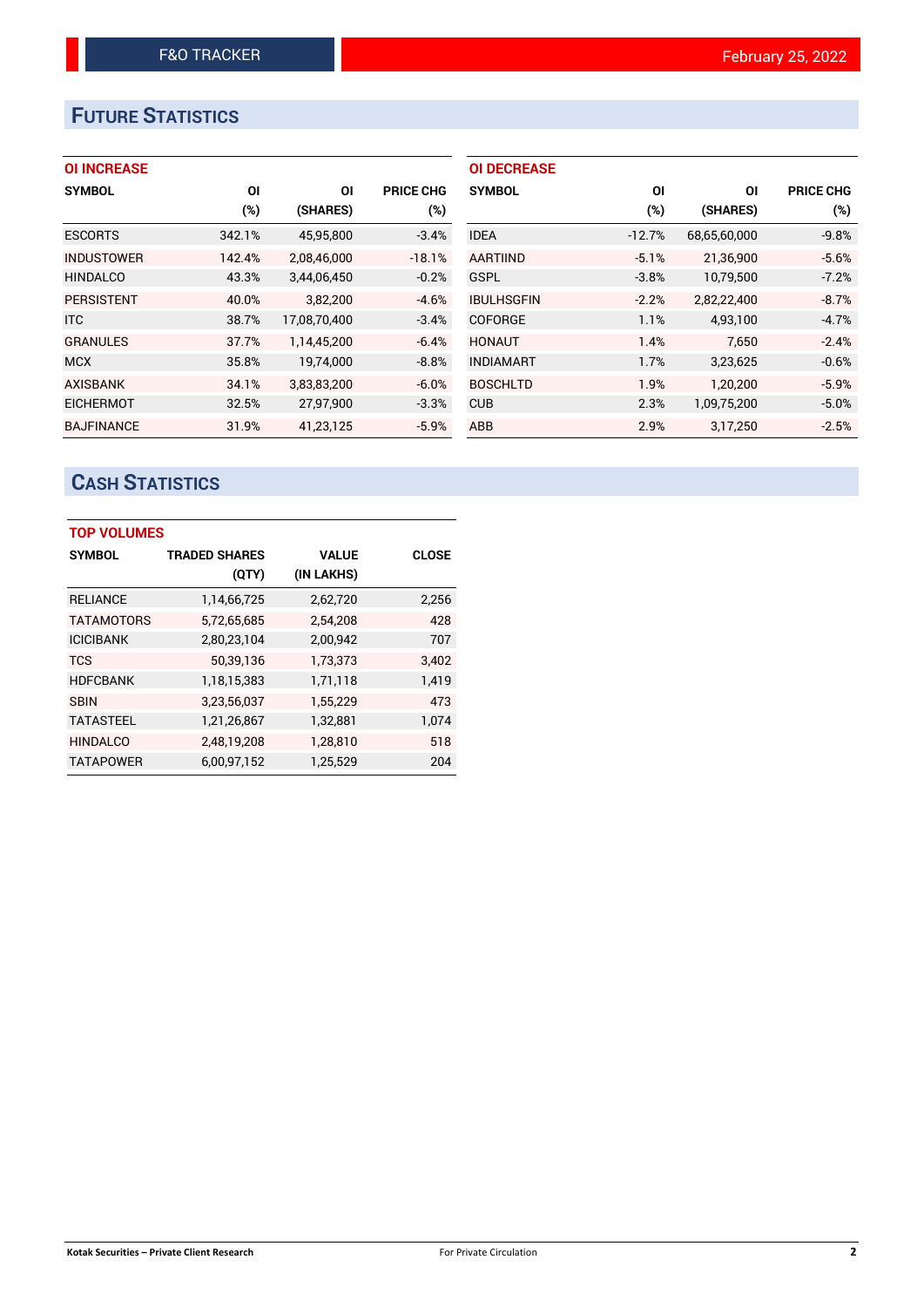# **OPTION STATISTICS**

## **SIGNIFICANT CALL OPEN INTEREST**

| <b>SYMBOL</b>     | <b>STRK</b>  | <b>OPTION</b> | <b>CLOSE</b> | FUT          | ΟI        |
|-------------------|--------------|---------------|--------------|--------------|-----------|
|                   | <b>PRICE</b> | TYPE          | (RS)         | <b>CLOSE</b> | (SHARES)  |
| ONGC              | 170          | CE            | 3.35         | 157          | 62,52,400 |
| AMBUJACEM         | 340          | СE            | 4.45         | 301          | 22,05,000 |
| <b>TATAMOTORS</b> | 500          | СE            | 6.2          | 428          | 77,52,000 |
| ONGC              | 160          | CF            | 6.8          | 157          | 31,03,100 |
| <b>TCS</b>        | 4,000        | СE            | 9.65         | 3,412        | 12,71,850 |
| ONGC              | 165          | CF            | 4.9          | 157          | 26.64.200 |
| <b>HEROMOTOCO</b> | 2,800        | СE            | 20.5         | 2,492        | 2,61,000  |
| <b>TCS</b>        | 3,800        | CF            | 18.65        | 3,412        | 10,33,950 |
| <b>BANKBARODA</b> | 110          | CE            | 2.55         | 101          | 68,56,200 |
| <b>MARUTI</b>     | 9.000        | СE            | 101.45       | 8.224        | 1,72,700  |

### **SIGNIFICANT PUT OPEN INTEREST**

| <b>SYMBOL</b>     | <b>STRK</b><br><b>PRICE</b> | <b>OPTION</b><br>TYPE | <b>CLOSE</b><br>(RS) | <b>FUT</b><br><b>CLOSE</b> | ΟI<br>(SHARES) |
|-------------------|-----------------------------|-----------------------|----------------------|----------------------------|----------------|
| <b>TATAMOTORS</b> | 450                         | PF                    | 40.7                 | 428                        | 32,54,700      |
| <b>SBIN</b>       | 500                         | PF                    | 38.1                 | 472                        | 30,10,500      |
| <b>TATAMOTORS</b> | 400                         | <b>PE</b>             | 17.8                 | 428                        | 29,07,000      |
| <b>SBIN</b>       | 450                         | PF                    | 14.1                 | 472                        | 28,96,500      |
| <b>HDFCBANK</b>   | 1,400                       | PF                    | 46.5                 | 1,423                      | 10,13,100      |
| <b>BANKBARODA</b> | 100                         | PF                    | 5.4                  | 101                        | 38,96,100      |
| <b>HDFCBANK</b>   | 1,500                       | PF                    | 97.8                 | 1,423                      | 9,02,000       |
| TCS               | 3,600                       | PE                    | 236.3                | 3,412                      | 4,48,800       |
| <b>MARUTI</b>     | 8.000                       | <b>PE</b>             | 261.8                | 8.224                      | 83,300         |
| <b>TATAPOWER</b>  | 200                         | <b>PE</b>             | 9.6                  | 204                        | 36,31,500      |

| SIGNIFICANT CALL OPEN INTEREST ADDITION | <b>SIGNIFICAN</b>           |                              |                           |               |                      |                   |
|-----------------------------------------|-----------------------------|------------------------------|---------------------------|---------------|----------------------|-------------------|
| <b>SYMBOL</b>                           | <b>STRK</b><br><b>PRICE</b> | <b>OPTION</b><br><b>TYPE</b> | <b>OPEN</b><br><b>INT</b> | OI CHG<br>(%) | <b>CLOSE</b><br>(Rs) | <b>SYMBOL</b>     |
| <b>CANBK</b>                            | 220                         | <b>CE</b>                    | 11,44,800                 | 21100%        | 7.6                  | <b>HDFCBANK</b>   |
| <b>LICHSGFIN</b>                        | 350                         | <b>CE</b>                    | 5,00,000                  | 12400%        | 12.7                 | <b>BHARTIARTL</b> |
| <b>TATAMOTORS</b>                       | 420                         | <b>CE</b>                    | 2,53,650                  | 8800%         | 32.9                 | <b>TATAMOTORS</b> |
| <b>TATACHEM</b>                         | 850                         | <b>CE</b>                    | 1,14,000                  | 5600%         | 15.9                 | TATAMOTORS        |
| <b>SAIL</b>                             | 85                          | <b>CE</b>                    | 7,45,750                  | 5133%         | 6.5                  | <b>ICICIBANK</b>  |
| <b>TATAMOTORS</b>                       | 350                         | <b>CE</b>                    | 1.48.200                  | 5100%         | 88.0                 | <b>ITC</b>        |
| AMARAJABAT                              | 550                         | <b>CE</b>                    | 1,77,000                  | 4325%         | 14.5                 | <b>COALINDIA</b>  |
| <b>PFC</b>                              | 114                         | <b>CE</b>                    | 2,72,800                  | 4300%         | 1.5                  | APOLLOTYRE        |
| <b>INDIACEM</b>                         | 200                         | <b>CE</b>                    | 1,24,700                  | 4200%         | 6.3                  | <b>JINDALSTEL</b> |
| <b>IDFCFIRSTB</b>                       | 41                          | <b>CE</b>                    | 9,32,400                  | 4100%         | 1.9                  | <b>INDUSTOWER</b> |

| SIGNIFICANT PUT OPEN INTEREST ADDITION |              |               |             |        |              |  |  |  |  |
|----------------------------------------|--------------|---------------|-------------|--------|--------------|--|--|--|--|
| <b>SYMBOL</b>                          | <b>STRK</b>  | <b>OPTION</b> | <b>OPEN</b> | OI CHG | <b>CLOSE</b> |  |  |  |  |
|                                        | <b>PRICE</b> | <b>TYPE</b>   | INT         | (%)    | (Rs)         |  |  |  |  |
| <b>HDFCBANK</b>                        | 1,100        | <b>PE</b>     | 1.14.400    | 20700% | 6.2          |  |  |  |  |
| <b>BHARTIARTL</b>                      | 620          | <b>PE</b>     | 1.05.450    | 11000% | 9.6          |  |  |  |  |
| <b>TATAMOTORS</b>                      | 390          | PE            | 3,10,650    | 10800% | 15.0         |  |  |  |  |
| <b>TATAMOTORS</b>                      | 360          | <b>PE</b>     | 2,85,000    | 9900%  | 8.7          |  |  |  |  |
| <b>ICICIBANK</b>                       | 630          | <b>PE</b>     | 1,26,500    | 9100%  | 8.4          |  |  |  |  |
| <b>ITC</b>                             | 185          | <b>PE</b>     | 1,85,600    | 5700%  | 1.8          |  |  |  |  |
| COALINDIA                              | 130          | <b>PE</b>     | 2,31,000    | 5400%  | 1.1          |  |  |  |  |
| APOLLOTYRE                             | 170          | <b>PE</b>     | 4.07.500    | 5333%  | 8.1          |  |  |  |  |
| <b>JINDALSTEL</b>                      | 320          | <b>PE</b>     | 1,22,500    | 4800%  | 6.7          |  |  |  |  |
| <b>INDUSTOWER</b>                      | 210          | <b>PE</b>     | 3,13,600    | 3633%  | 21.9         |  |  |  |  |

|                   | <b>CALL OPTION VOLUMES</b> |               |                  |              | <b>PUT OPTION VOLUMES</b> |              |               |                  |              |
|-------------------|----------------------------|---------------|------------------|--------------|---------------------------|--------------|---------------|------------------|--------------|
| <b>SYMBOL</b>     | <b>STRK</b>                | <b>OPTION</b> | <b>CONTRACTS</b> | <b>CLOSE</b> | <b>SYMBOL</b>             | <b>STRK</b>  | <b>OPTION</b> | <b>CONTRACTS</b> | <b>CLOSE</b> |
|                   | <b>PRICE</b>               | <b>TYPE</b>   |                  | (Rs)         |                           | <b>PRICE</b> | <b>TYPE</b>   |                  | (Rs)         |
| <b>RELIANCE</b>   | 2,400                      | <b>CE</b>     | 15,341           | 33.5         | <b>RELIANCE</b>           | 2,200        | <b>PE</b>     | 10,651           | 62.2         |
| <b>RELIANCE</b>   | 2.500                      | <b>CE</b>     | 13.375           | 15.5         | <b>RELIANCE</b>           | 2,300        | <b>PE</b>     | 10.043           | 104.7        |
| <b>RELIANCE</b>   | 2,300                      | <b>CE</b>     | 11,255           | 68.9         | <b>SBIN</b>               | 480          | <b>PE</b>     | 5,870            | 26.0         |
| <b>TCS</b>        | 3.600                      | <b>CE</b>     | 9.375            | 50.8         | <b>TCS</b>                | 3.400        | <b>PE</b>     | 5,689            | 120.2        |
| <b>TATASTEEL</b>  | 1,200                      | <b>CE</b>     | 9,110            | 20.8         | <b>TATASTEEL</b>          | 1,100        | <b>PE</b>     | 5.246            | 76.4         |
| <b>TCS</b>        | 3,800                      | <b>CE</b>     | 8,925            | 18.7         | <b>RELIANCE</b>           | 2.100        | <b>PE</b>     | 4.913            | 36.3         |
| <b>TCS</b>        | 3,700                      | <b>CE</b>     | 8,765            | 30.2         | <b>TATASTEEL</b>          | 1,000        | <b>PE</b>     | 4,908            | 35.7         |
| <b>TCS</b>        | 3.500                      | <b>CE</b>     | 8.673            | 84.2         | <b>HDFCBANK</b>           | 1.400        | <b>PE</b>     | 4.794            | 46.5         |
| <b>HDFCBANK</b>   | 1,500                      | <b>CE</b>     | 8,313            | 22.6         | <b>INFY</b>               | 1,600        | <b>PE</b>     | 4,790            | 29.5         |
| <b>TATAMOTORS</b> | 500                        | <b>CE</b>     | 7,396            | 6.2          | <b>TATAMOTORS</b>         | 400          | PE            | 4,473            | 17.8         |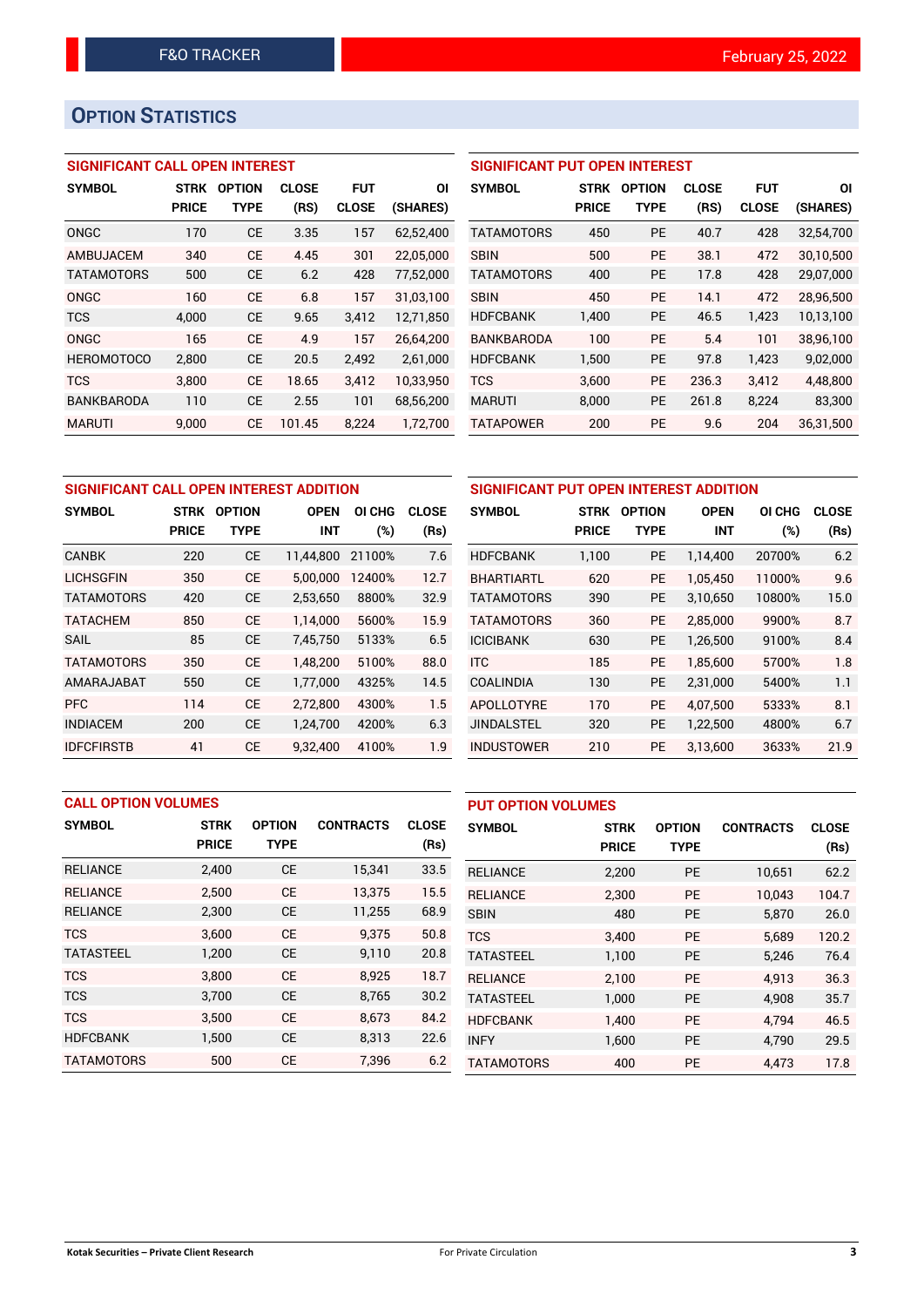#### **RATING SCALE (PRIVATE CLIENT GROUP)**

- **BUY**  Stock/Index looks strong from the expiry/near term perspective and is expected to gain on the basis of technical and/or derivative parameters. Time frame is minimum of current expiry and in certain cases extend to the next series depending on the stock behaviour. Strict stop loss needs to be adhered to for every buy/long recommendation given.
- **SELL** Stock/Index looks weak from the expiry/near term perspective and is expected to gain on the basis of technical and/or derivative parameters. Time frame is minimum of current expiry and in certain cases extend to the next series depending on the stock behaviour. Strict stop loss needs to be adhered to for every sell/short recommendation given.

#### **FUNDAMENTAL RESEARCH TEAM (PRIVATE CLIENT GROUP)**

**Shrikant Chouhan Arun Agarwal Amit Agarwal, CFA Hemali Dhame** shrikant.chouhan@kotak.com arun.agarwal@kotak.com agarwal.amit@kotak.com Hemali.Dhame@kotak.com +91 22 6218 5408 +91 22 6218 6443 +91 22 6218 6439 +91 22 6218 6433

jatin.damania@kotak.com +91 22 6218 6440 +91 22 6218 6432 +91 80801 97299 +91 22 6218 6427

**Sumit Pokharna** Pankaj Kumar<br>Oil and Gas, Information Tech Construction, C sumit.pokharna@kotak.com pankajr.kumar@kotak.com +91 22 6218 6438 +91 22 6218 6434

**Jatin Damania Purvi Shah Rini Mehta K. Kathirvelu**

Construction, Capital Goods & Midcaps

Transportation, Paints, FMCG

Metals & Mining, Midcap Pharmaceuticals Pharmaceuticals Research Associate Support Executive<br>
iatin.damania@kotak.com purvi.shah@kotak.com rini.mehta@kotak.com k.kathirvelu@kotak.com

### **TECHNICAL RESEARCH TEAM (PRIVATE CLIENT GROUP)**

[shrikant.chouhan@kotak.com](mailto:shrikant.chouhan@kotak.com) [amol.athawale@kotak.com](mailto:amol.athawale@kotak.com) Research Associate +91 22 6218 5408 +91 20 6620 3350 [sayed.haider@kotak.com](mailto:sayed.haider@kotak.com)

**Shrikant Chouhan Amol Athawale Sayed Haider**

+91 22 62185498

#### **DERIVATIVES RESEARCH TEAM (PRIVATE CLIENT GROUP)**

+91 79 6607 2231 +91 22 6218 5497 +91 33 6615 6273

**Sahaj Agrawal Prashanth Lalu Prasenjit Biswas, CMT, CFTe** [prasenjit.biswas@kotak.com](mailto:prasenjit.biswas@kotak.com)